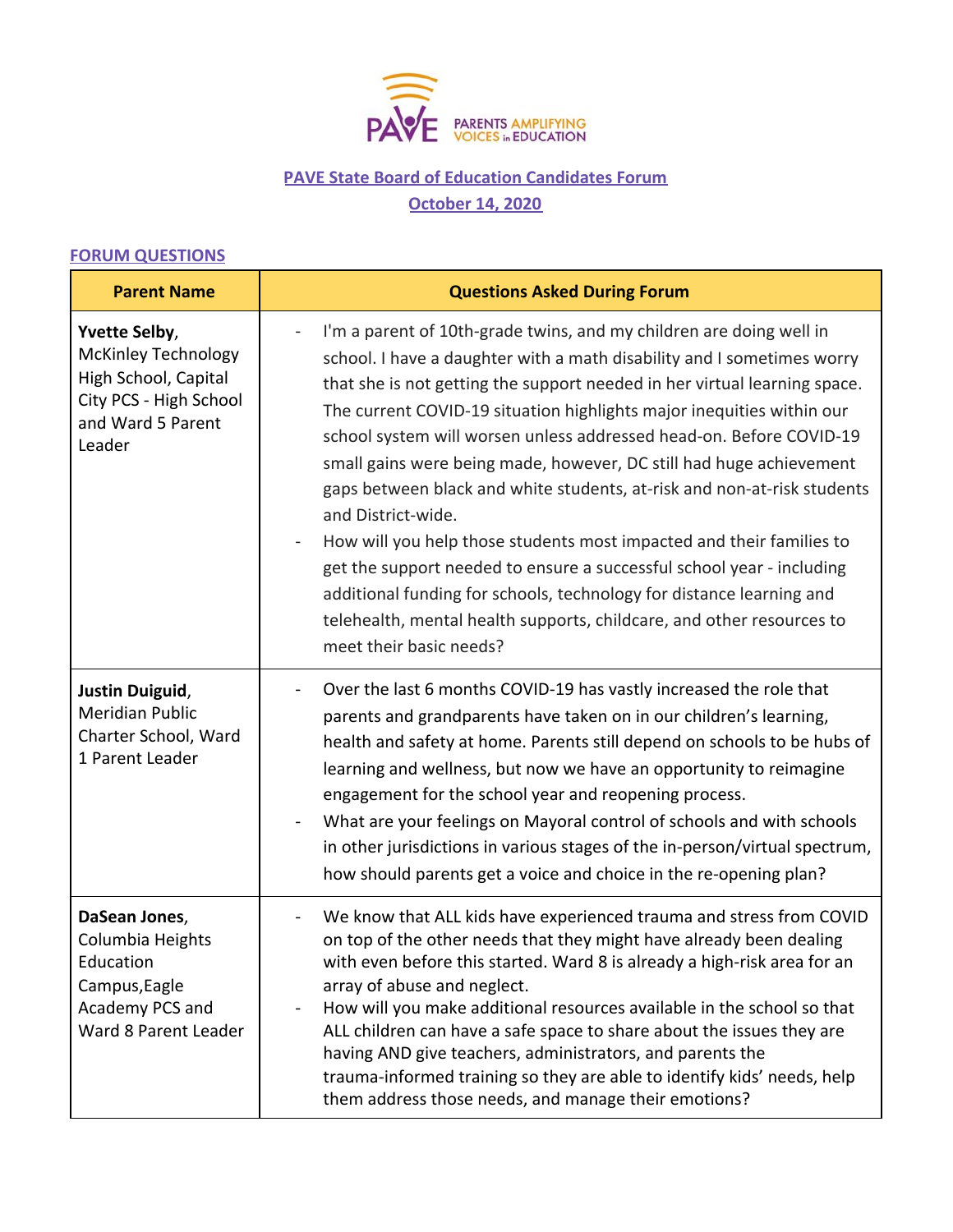

## **CHAT QUESTIONS**

| <b>Parent Name</b>       | <b>Questions Unanswered in Chat</b>                                                                                                                                                                                                                                                                                                 | <b>Candidate's Answer</b> |
|--------------------------|-------------------------------------------------------------------------------------------------------------------------------------------------------------------------------------------------------------------------------------------------------------------------------------------------------------------------------------|---------------------------|
| Janice<br>Agricola       | To Mysiki Valentine: What DCPS schools did you attend<br>and what schools have you worked for and in what<br>capacity?                                                                                                                                                                                                              |                           |
| Denise<br>Miles-Francois | To Frazier O'Leary: How long have you been on SBOE?<br>What do you think are the things that SBOE has gotten<br>right? What concrete examples can you give of what<br>needs to be fixed?                                                                                                                                            |                           |
| Chioma Oruh              | Chioma wants to hear from each candidate on their plans<br>to ensure that the families of and students with<br>disabilities receive the support needed now during<br>distance learning and when schools reopen.                                                                                                                     |                           |
| Jaimee Hall              | How do you feel about continuing distance learning as an<br>option for those parents that do not feel safe sending<br>their children back to schools?                                                                                                                                                                               |                           |
| Carletta Allen           | My daughter is a freshman at Benjamin Banneker<br>Academic SHS. I am curious as to how each of the<br>candidates feel about the reopening of schools in<br>November. What are their plans to assist with<br>implementing a safe reopening when it's time to open?                                                                   |                           |
| Janice<br>Agricola       | Question for Ravi Perry - do you support Birth to Three<br>for All funding?                                                                                                                                                                                                                                                         |                           |
| Renee Davis              | My NAME is Renee Davis. I am a 4th generation<br>Washingtonia, a proud alumnus of Two DC public schools<br>--> School With Out Walls city as a classroom and was a<br>Humanities and Math Science program at Ballou High<br>School. For at large candidates-I am parent of two<br>autistic children in who despite having a medical |                           |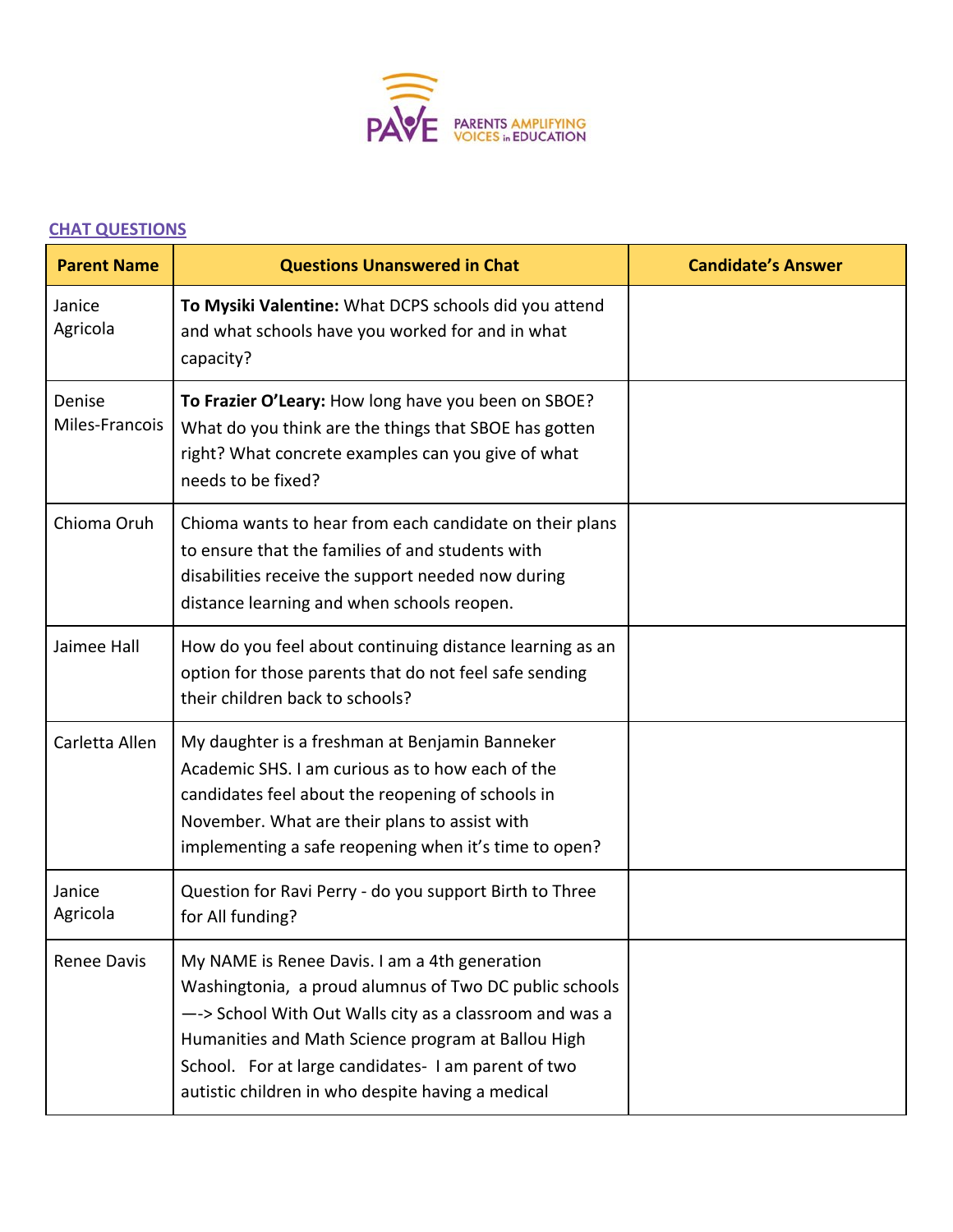

|                     | diagnosis established before age 2 have had an<br>tulmutous experiences navigating the city's special<br>education system. our experiences run the spectrum<br>from early stages program to ligations for Failure to<br>provide safe transportation and ultimately departing<br>DCPS for a OSSE funded PRIVATE placement in the only<br>school that has an autism high school with a diploma<br>track less than 1 mile from our northern board. My<br>question is what is your experience with special<br>education service for kids of all abilities and learners? |  |
|---------------------|---------------------------------------------------------------------------------------------------------------------------------------------------------------------------------------------------------------------------------------------------------------------------------------------------------------------------------------------------------------------------------------------------------------------------------------------------------------------------------------------------------------------------------------------------------------------|--|
| Marcia Huff         | I would like to hear from all candidates what they think<br>DC schools should be doing to support students<br>post-graduation career success.                                                                                                                                                                                                                                                                                                                                                                                                                       |  |
| Chioma Oruh         | Do you all support compensatory education for children<br>with disabilities that have missed much needed academic<br>and related services support?                                                                                                                                                                                                                                                                                                                                                                                                                  |  |
| Doris Dupuy         | For those without children you're caring for: what is at<br>stake for you in this election?                                                                                                                                                                                                                                                                                                                                                                                                                                                                         |  |
| Paula Gant          | Duke Ellington is a dual-curriculum school that is funded<br>as if it were a single-curriculum school. As a result the<br>school's budget only addresses the academic curriculum<br>but must be stretched to cover the arts curriculum. Duke<br>is a tremendous success story $-$ 56% of the students<br>come from Wards 5, 6, 7 & 8, and with NO academies<br>testing required for admission, the school has CLOSED<br>the achievement gap - something no other school in<br>DCPS has done. What will you do to close the funding<br>gap for Duke Ellington?       |  |
| Maryam<br>Oladipupo | Candidate Chang - Thank you for highlighting the plight of<br>immigrant families. As you are aware the immigrant<br>community is a very diverse group with myriad concerns.                                                                                                                                                                                                                                                                                                                                                                                         |  |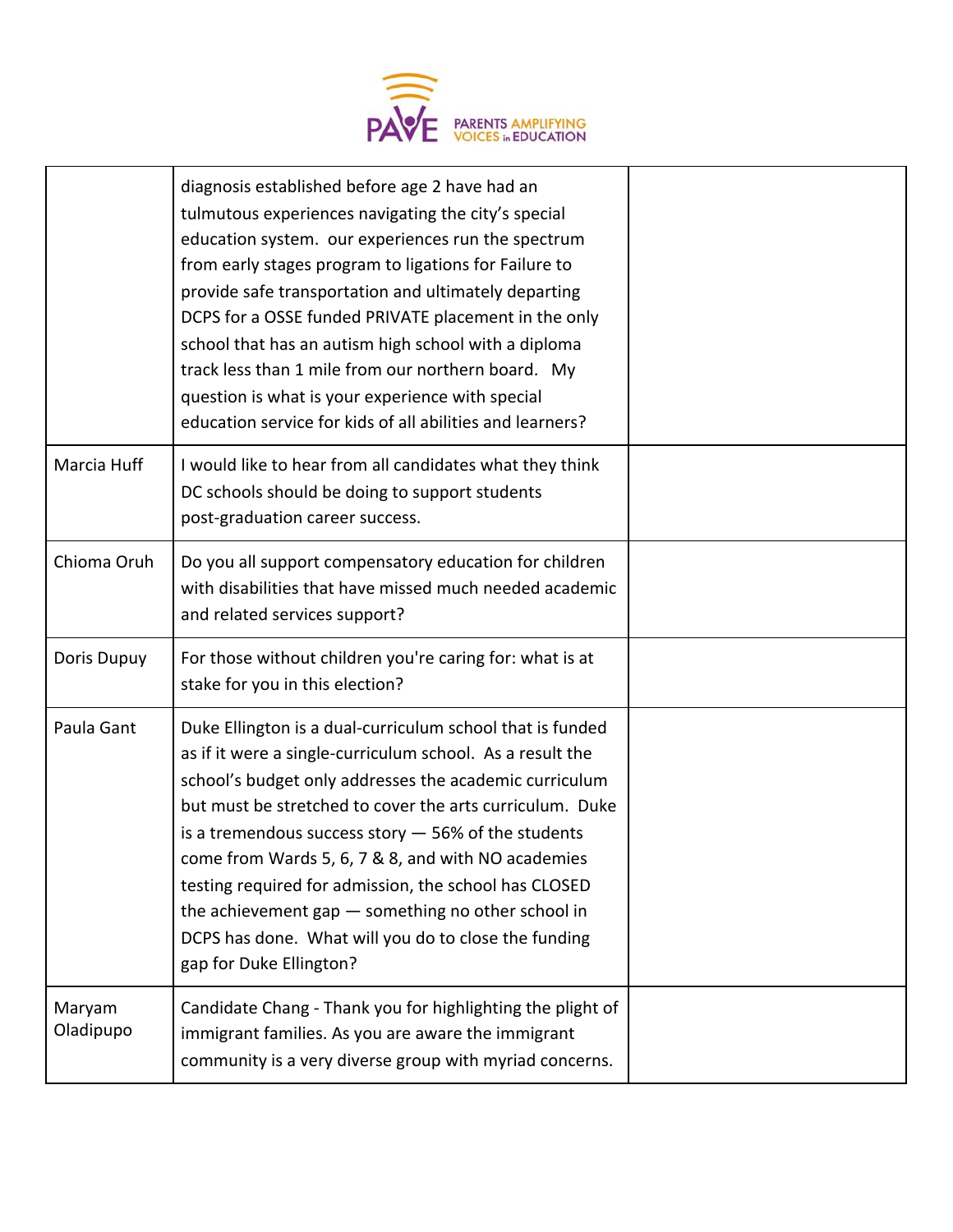

|                      | What strategies would you use to address concerns for<br>this demographic in an equitable manner?                                                                                                                          |  |
|----------------------|----------------------------------------------------------------------------------------------------------------------------------------------------------------------------------------------------------------------------|--|
| Tiffany<br>Randall   | how do you feel children with preexisting health<br>conditions (asthma etc.) can be protected in school if<br>returning doing covid? woth parents fearing to send<br>them to school without their child being hindered     |  |
| Doris Dupuy          | Why is it important for you all to ensure that all wards<br>have the resources they need in schools? And not just for<br>your own ward?                                                                                    |  |
| Sharon Culver        | How do you feel about continuing distance learning as an<br>option for those parents AND teachers that do not feel<br>safe sending their children back to schools?                                                         |  |
| Jasmine Jones        | How do you feel about continuing distance learning as an<br>option for those parents that do not feel safe sending<br>their children back to schools?                                                                      |  |
| Laurie<br>Moskowitz  | To All Candidates: What's your take on the new DCPS<br>Budget process that is being rolled out and how that will<br>help address the equity gap.                                                                           |  |
| <b>Brittany Wade</b> | What's the plans for the schools in ward 7 that do you<br>(do not?) have proper LSATs and PTA's?                                                                                                                           |  |
| Miguelina<br>Zapata  | To W4 O'Leary: Since you are running unopposed, what<br>have you done so far and what will you do moving<br>forward to advocate for our black and brown children?<br>How will you address the equity gap in schools in W4? |  |
| Elani<br>Lawrence    | How can you work to engage all families, including those<br>families that do not speak English?                                                                                                                            |  |
| Negest Rucker        | My daughter is a 5th grader at The Social Justice School.<br>My question is about the UPSFF. If elected, what role do<br>you believe you would play in making sure schools are                                             |  |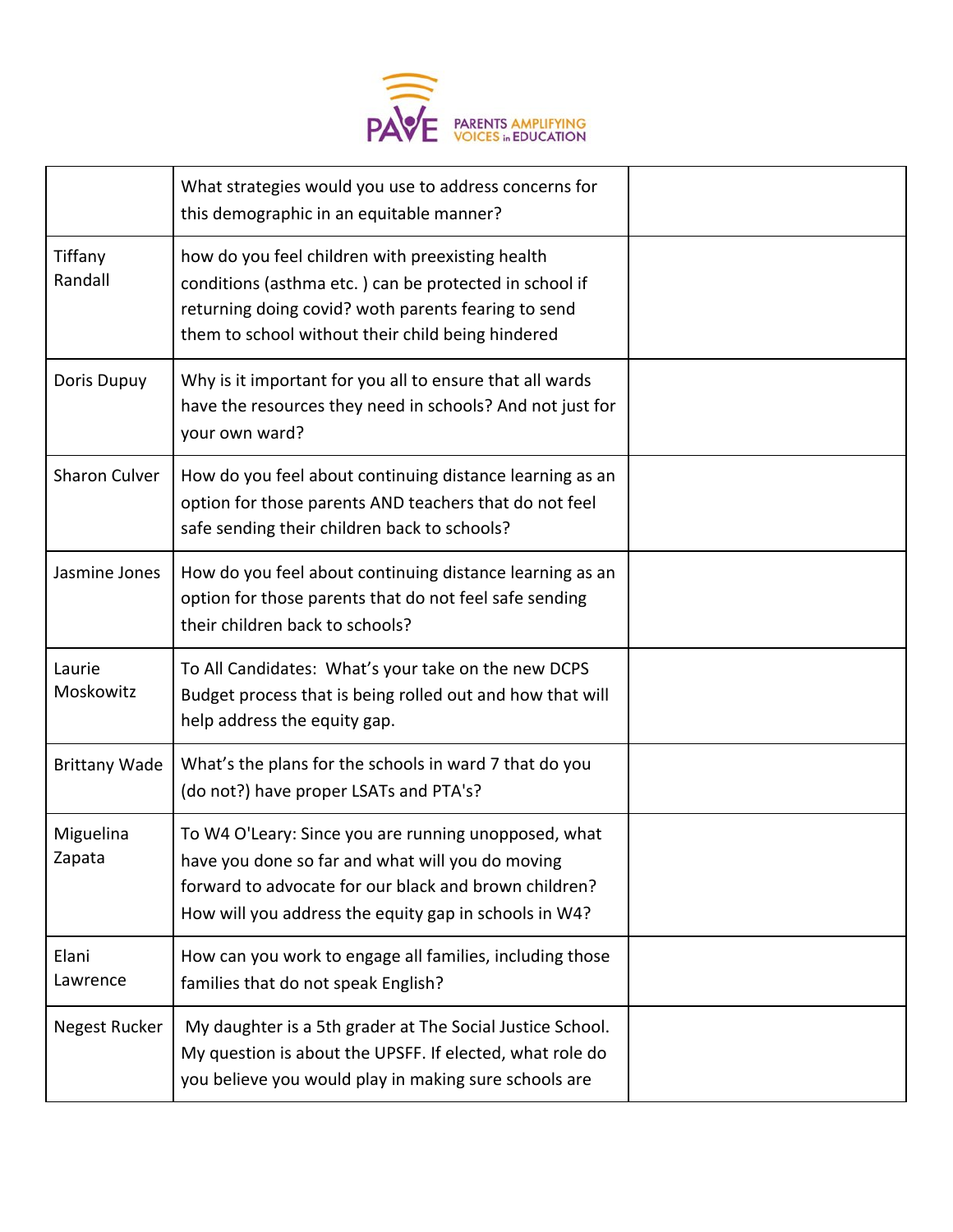

|                      | funded equitably? Additionally, how do you believe you<br>can help make funding information and budget decisions<br>more transparent?                                                                                                                                                             |  |
|----------------------|---------------------------------------------------------------------------------------------------------------------------------------------------------------------------------------------------------------------------------------------------------------------------------------------------|--|
| Ilana Harrus         | How would you push for back in school in person? Who<br>would be in favor of budget transparency inside the<br>system and the availability of vouchers? Also: how do you<br>guarantee the safety of students inside schools (my kid<br>was bullied every day before the "break Of the<br>pandemic |  |
| Andrea Tucker        | I know we as parents have a voice for our children and<br>what we feel they need, but our children also have a<br>voice going to school and living this daily. How will you all<br>incorporate students voice in what they need and how<br>we move education and their needs forward.             |  |
| Christopher<br>Cooke | What will state education members do to make sure that<br>LGBTQ students are protected and getting the resources<br>they need in DC schools as it pertains to sexual<br>education, suicide prevention, ect.                                                                                       |  |
| Carolyn<br>Bowen     | To all candidates: How do you plan to work to represent,<br>encourage collaboration, and be a voice for<br>students/families in both traditional dcps and public<br>charter schools?                                                                                                              |  |
| Leigh Sims           | as a special educator who worked in ward 7 and 8 I<br>enjoyed my experience supporting and working with<br>families but the burnout as a teacher ANYWHERE is real.<br>what conversations are you willing to have to support the<br>role of a teacher?                                             |  |
| Paula Gant           | Adding on to the questions raised about equitable<br>funding, what are your views on whether the new budget<br>funding model proposed by DCPS will move us closer to                                                                                                                              |  |